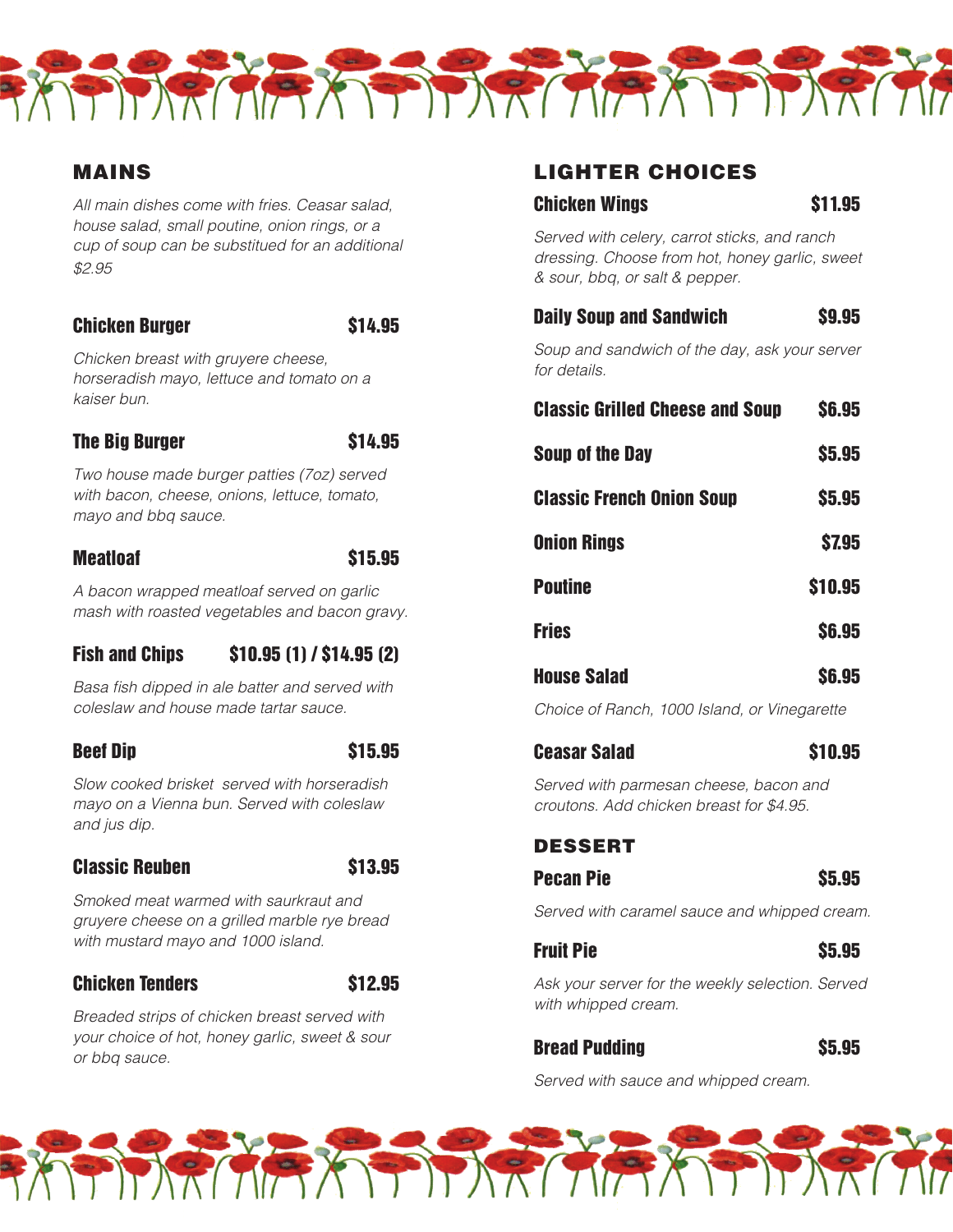# FROM THE BAR

| <b>Draft</b>                 | glass \$3.75       |
|------------------------------|--------------------|
| Molson Canadian,             | pint \$5.75        |
| Kokanee Gold,                |                    |
| <b>Big Rock Traditional,</b> | half jug \$9.25    |
| Ten Peaks Pale Ale,          |                    |
| Sheepdog (has a              | <b>jug \$15.50</b> |
| slightly higher price)       |                    |
|                              |                    |

#### Domestic Bottle Beer 65.25

*Molson Canadian Lager, Kokanee Lager, Pilsner, Bud Light, Coors Light, Michelob Ultra, Alexander Keith's IPA, Rickard's Red*

#### Specialty Bottle/Can Beer & Cider \$6.25

*Belgian Moon White, Heineken Lager, Corona Extra, Stella Artois Lager, Canmore Brewing Misty Mountain IPA, Wild Rose Cherry Porter, Fallen Timber Meadjito, Okanagan Harvest Pear Cider, Alley Kat Raspberry Sour, Smirnoff Ice*

*As the season's change, so too will some of our specialty selections.*

#### Premium Bottle/Can Beer & Cider \$6.75

*Guinness Draught Stout, Kilkenny Irish Cream Ale, Strongbow Original Dry Apple Cider, Grizzly Paw Mountain Mule*

*As the season's change, so too will some of our premium selections.*

#### Wine (House / Premium) 6oz \$5.50 / \$6.25

| <b>White Wine: Pinot</b>     | 90Z \$7.25 / \$7.75    |  |
|------------------------------|------------------------|--|
| Grigio, Chardonnay,          |                        |  |
| Sauvignon Blanc              | 1/2L \$13.50 / \$15.25 |  |
| <b>Red Wine: Pinot Noir,</b> | 1L \$25.25 / \$31.00   |  |

*Cabernet Sauvignon, Merlot, Malbec, Blend, Shiraz*

1L \$25.25 / \$31.00

PIDRICIA AS DIRICIA AS DIRIC

**Back Bar:** *Banff Ice Vodka, Bacardi White Rum, Bacardi Black Rum, Captain Morgan Spiced Rum, Alberta* 

Spirits (1oz) back bar \$5.25 premium bar \$5.75 shooters \$4.75

*Premium Rye Whiskey, Crown Royal Whiskey, Jack Daniel's Whiskey, Bombay Sapphire Gin*

**Premium Bar:** *Disaronno Amaretto, Southern Comfort, Kahlua, Grand Marnier, Paarl Brandy, Drambuie, Captain Morgan Private Stock, Apple Eastate Rum, Jeam Beam Bourbon, Baileys Irish Cream, Jameson Irish Whiskey, Glenlivet Scotch*  Whiskey, Glenfiddich Scotch Whiskey, Jose *Cuervo Tequila,* 

**Shooters:** *Jagermeister, Fireball, Butter Ripple Schnapps*

# NON-ALCOHOL CHOICES

| <b>Coffee/Tea</b>         | <b>\$2.25</b> |
|---------------------------|---------------|
| <b>Hot Chocolate</b>      | <b>\$2.25</b> |
| <b>Non-alcoholic beer</b> | <b>S3.75</b>  |

*O'Doul's Premium Lager, Budweiser Zero*

#### Pop \$2.50

*Pepsi, Diet Pepsi, 7Up, Diet 7Up, Orange Crush, Mug Root Beer, Iced Tea, Ginger Ale, Tonic, Soda Water*

Juice \$2.50

*Cranberry, Orange, Tomato, Clamato*